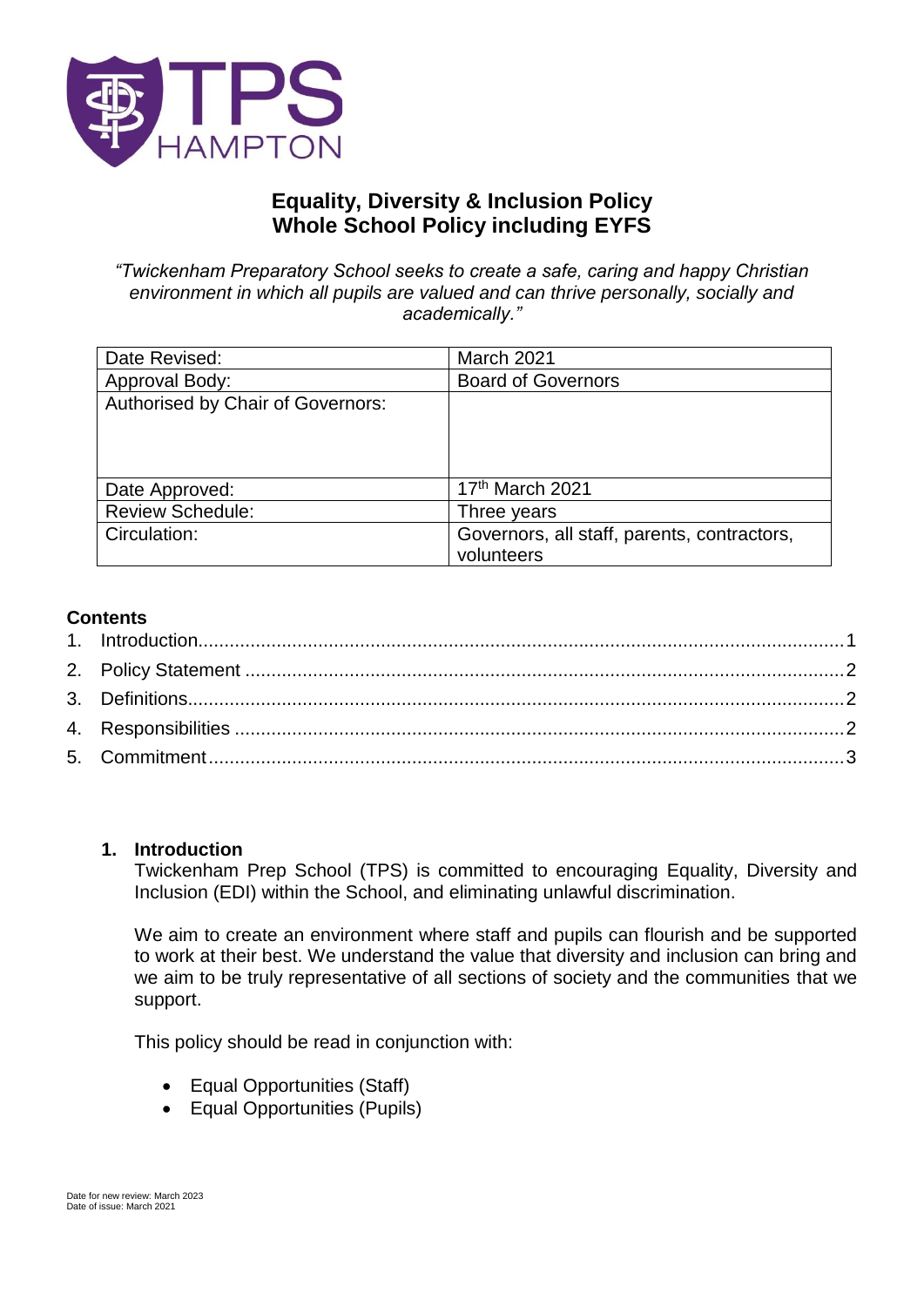## <span id="page-1-0"></span>**2. EDI Policy Statement**

At TPS we are passionate about creating an inclusive school that values and celebrates diversity, enriches the education of our pupils and connects us closer to the communities we support. Our core values of being considerate, courageous, courteous and calm are at the heart of all we do and from this we are nurturing and growing an equitable, diverse and inclusive culture where all our staff and pupils have the confidence to be themselves and the freedom and support to explore and reach their full potential. We recognize that the diversity within our community is a strength of the School and that our longer-term aspirations pay due respect to the aspects of culture, race, age, gender, religion or belief, sexual orientation and disability which make us individuals.

## <span id="page-1-1"></span>**3. Definitions**

Equality, diversity and inclusion often go hand in hand but are different from one another.

- **Equality:** is about fairness: it's about ensuring individuals, or groups of individuals, are not treated less favourably because of their protected characteristics. It is often linked to the legislative framework in the UK, [The](https://www.gov.uk/guidance/equality-act-2010-guidance)  [Equality Act 2010.](https://www.gov.uk/guidance/equality-act-2010-guidance) Equality also means equality of opportunity**;** ensuring that those who may be disadvantaged can get the tools they need to access the same, fair opportunities as their peers.
- **Diversity:** is about recognizing, respecting and celebrating difference. It's acknowledging the benefit of having a range of perspectives in decision-making and the workforce being representative of the communities that the School serves.
- **Inclusion:** is where people's differences are valued and used to enable everyone to thrive at work. An inclusive working/learning environment is one in which everyone feels that they belong without having to conform, that their contribution matters and they are able to perform to their full potential, no matter their background, identity or circumstances.

## <span id="page-1-2"></span>**4. Responsibilities**

- The Board of Governors have ultimate responsibility for reviewing the effectiveness of this policy and ensuring its full implementation.
- The Education Committee are responsible for the EDI strategy.
- The Headmaster has responsibility for ensuring that this policy is fully implemented.
- The Senior Leadership Team (SLT) are responsible for policy content and operational activity.
- All TPS staff have responsibility to promote EDI.